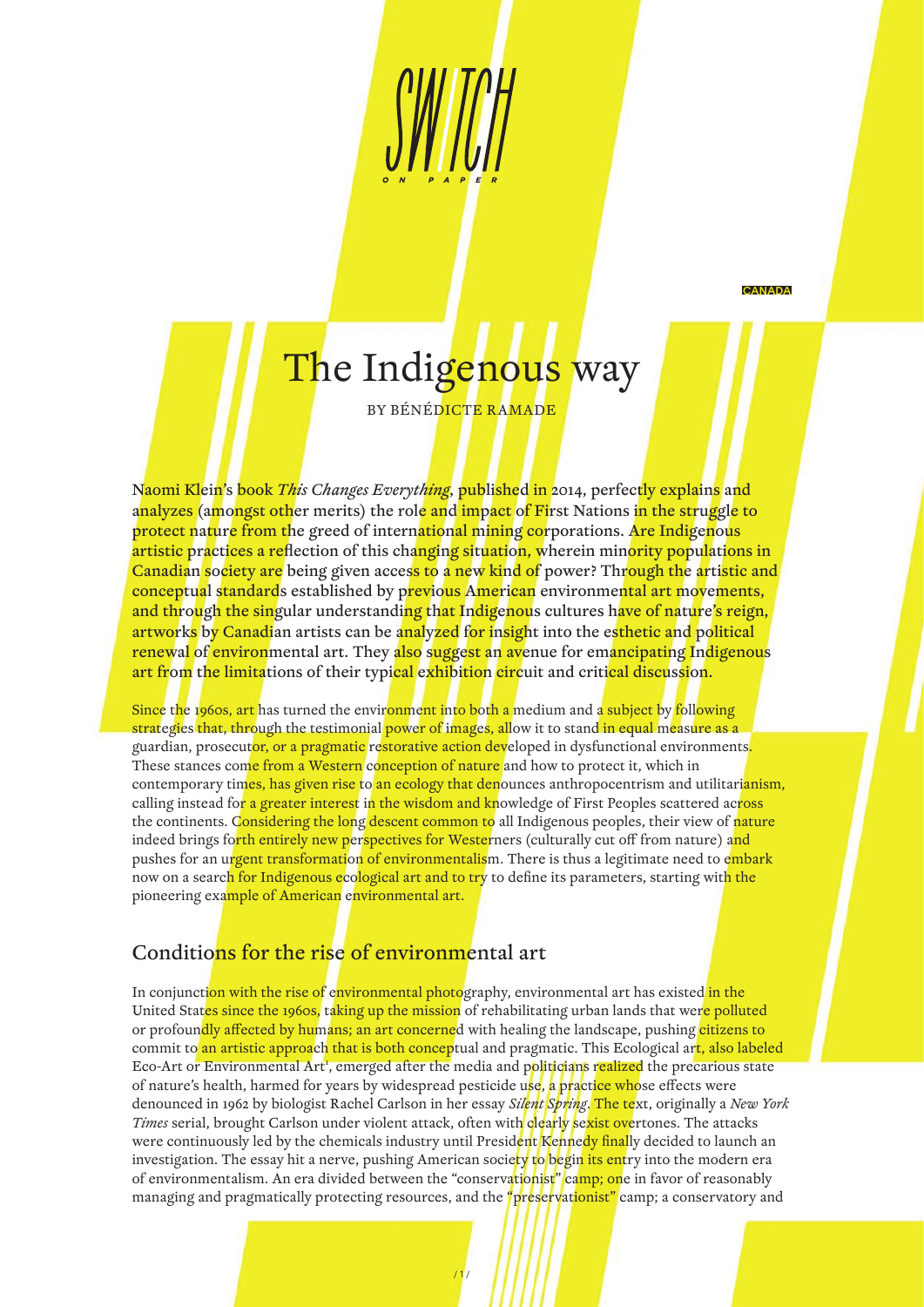non-utilitarian view of nature as wild and romanticized — the *wilderness* faction. This division remains valid today, guiding both anthropocentric and non-anthropocentric approaches to modern environmentalism, which has diversified and grown since the 1980s to incorporate environmental ethics and philosophy.

### Environmental art practices

Following these approaches, environmental art has produced artworks that propose new connections between nature and society. After an initial conceptual and museum-based start from 1965 to 1980, environmental artworks go monumental and action-oriented by taking responsibility for urban decontamination (Patricia Johanson, Alan Sonfist), developing hyper-accumulators to filter heavy metals from the soil (Mel Chin), or metabolizing landfills by converting them into public parks (Mierle L<mark>aderman Ukeles). Enviro</mark>nmental art is a pro<mark>foundly utilitarian a</mark>nd relational art, ecologically minded without radical activism, unlikely to cede to emotion after a natural catastrophe since environmental art is a "cold " art that intervenes in abandoned zones or territories, far from all emergencies. It destabilizes analytic conventions and regular critique by insisting on art's autonomy, through which it establishes its opposition. It is clearly different from Land Art, a better-known movement involving landscape-scaled creations that have no restorative scope, such as temporary installations by Christo or Michael Heizer. Environmental art does not aim for the grand effect that is the bread and butter of Land Art. It is a laborious kind of art, perennial, that escapes the mediatized instant in order to develop in osmosis with natural cycles.

It does not address one spectator in particular but the members of the community in which the piece is made. What critical devices do we gain by appreciating an art form that draws on experimentation, shared responsibility and ecological interdependence, and in virtue of which values – esthetic, biological, ecological, social, ethical or all of the above? The question remains unanswered, relegating an entire artistic movement to the shadows of so-called naturalist artistic practices, despite its innovations and the unique and pertinent stance it brings to today's social and environmental issues.

#### The Indigenous take on nature

Environmental <mark>art places the community's interests at t</mark>he center of its practice rather than th<mark>e</mark> individual's. It places the biotic community over a wild and distant nature, healing over demonstrations of the spectacular. In this respect, it conforms even more to our current Western understanding of the relationship that First Peoples have to nature, particularly in North America. Engineer and ethnoecologist Sabine Rabourdin explains that by orchestrating the protection of nature, Westerners position themselves from above, adopting an "attitude of domination<sup>2</sup>." She writes, "This protective attitude, equal to the dominating attitude, implies that we perceive or we consider ourselves as 'exterior' to nature. [...] Protection thus functions as another form of domination." As a consequence, we uphold the exploitation of nature. The concept of property naturally also nourishes a harmful tendency toward domination and feudalization, although it is a rather exceptional idea amongst Indigenous cultures. Lawyer and researcher Frédéric Deroche clarifies: "Their relationship to the earth rests on a holistic vision of the territory where animal and plant worlds possess an inherent value and where humans are an integrated part of the Whole. If the human being is superior for its advanced development, compared to other elements, indigenous people nevertheless uphold that this does not grant humans permission to exploit, abuse and destroy nature; our duty is to good management and respect<sup>3</sup>." The Indigenous concept of nature is genealogical: <mark>humans are a par</mark>t of nature, and the idea of interdependence is not a sign of weakness, rather the cornerstone of a harmonious society. This fusion supplants the desire to conquer; rights are shared, equality is primordial. "Humans are parts of a greater Whole. For indigenous people, the earth is not a s<mark>imple expanse bu</mark>t part of a social body<sup>4</sup>." Despite this model for a mutually dependent relationship between nature and its resources, as well as the intellectual and scientific acknowledgement of the usefulness of such concepts, the situation for Indigenous people remains complex.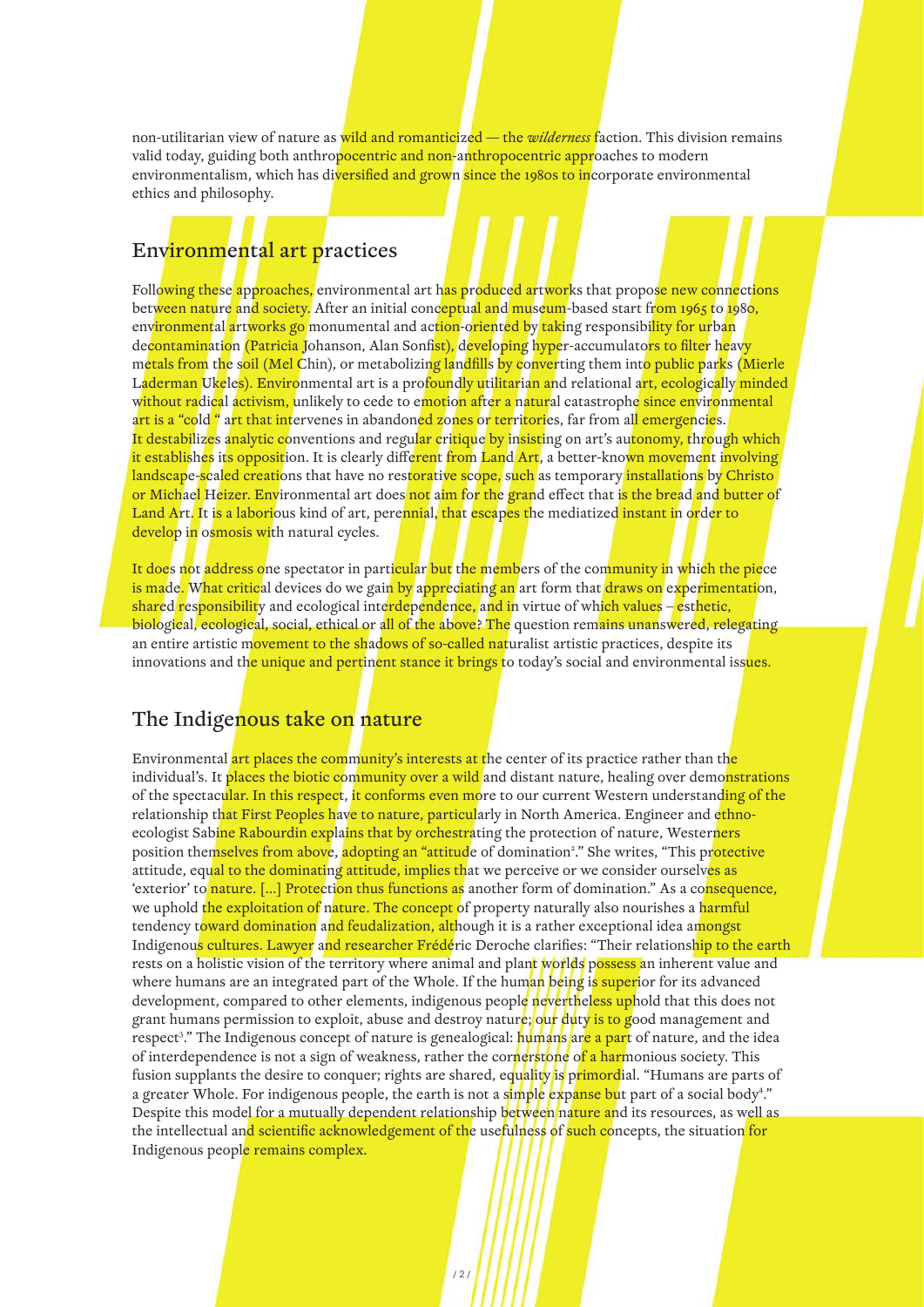## First Nations of Canada

First Nations are in a fragile situation, particularly in Canada. Their recognition will not come through emancipating themselves from the colonial domination that is still in place today. First Nations must perpetually share and negotiate their lands, all while striving to have their ancestral rights honored, all without living in the past. Their battle is moral and legal in equal measure, they must utilize their extraordinary ecological power to compensate as the usual approaches of "White Men" lose steam against the oil, gas, mining and other corporate industries that exploit natural resources for enormous financial profits. In *This Changes Everything*, Naomi Klein is strong at clarifying and analyzing the First Nation's role and impact in the struggle to preserve the environment, or at least to sustain a certain ecological balance. She explains in particular that at the end of the 1990s, the highest courts of law (the Supreme Court of Canada) ruled in favor of the First Nations. Their rulings recognized that in the absence of treaties signed between the Native Peoples and Canada, lands conceded by First Nations would be "shared" in a balanced way, to induce a perfectly harmonious usufruct of resources. It is valid to suggest that an unwarranted exploitation or deterioration of these lands would constitute a breach of this accord. First Nations are thus recognized as users of these lands.

And yet, as Naomi Klein notes: "In Canada, the period after the Supreme Court decision was a tumultuous one. Federal and provincial governments did little or nothing to protect the rights that the judges had affirmed§." The author goes <mark>on to inquire: "No on</mark>e has more le<mark>gal power to halt the rec</mark>kless expansion of the tar sands than the First Nations living downstream whose treaty-protected hunting, fishing, and trapping grounds have already been fouled, just as no one has more legal power to halt the rush to drill under the Arctic's melting ice than Inuit, Sami, and other northern Indigenous tribes whose livelihoods would be jeopardized by an offshore oil spill. Whether they are able to exercise those rights is another <mark>matter<sup>6</sup>."</mark>

## Ecology: an indigenous future

The reality is actually complex. These small communities have neither the legal nor financial resources of the oil giants. It is not in their power to refuse the employment opportunities these industries offer, nor can they ignore their shiny promises of investment in infrastructure. So how does one reconcile material development, access to material improvements and environmental safety, when living conditions on the reservations are practically at Third World standards? "Once again, the mismatch is staggering. The Athabasca Chipewyan First Nation, with just over one thousand members and an operating budget of about \$5 million, is battling both the Canadian government and Shell, with its 92,000 employees across more than seventy countries and 2013 global revenues of \$451.2 billion. [...] It is this gap between rights and resources – between what the law says and what impoverished people are able to force vastly more powerful entities to do—that government and industry have banked on for years<sup>7</sup>."

The dilemma is even more critical seen that NGOs and "white" environmental protection groups have also discovered the potential of Indigenous communities, a power that grants them ancestral land rights even when the law is not strictly applied. The future of ecology therefore lies beyond the reservation borders in the strictest sense and touches other Canadian populations. Thanks to Indigenous groups, non-native people who cannot get themselves heard by the provincial or federal governments also benefit from ethical and legal leverage undeniably more powerful than putting a stop to so-called "extractive" projects (from mining to pipeline transport of fossil fuels). On the one hand, this unforeseen alliance gives recognition to the First Nations, their rights, their history, the decades of untapped power of these minority communities. On the other hand, one might regret this new, perverse effect of colonialism which seeks to pillage an Indigenous virtue without offering anything in return, aside from the satisfaction of having once again served the "White Man", just like during the great era of conquering North America, which could only occur thanks to the knowledge of the "Indians". "Non-Natives will have to become the treaty and land-sharing partners that our ancestors failed to be, making good on the full panoply of promises they made, from providing health care and education to creating economic opportunities that do not jeopardize the right to engage in traditional ways of life<sup>8</sup>," <mark>explains Naomi Klein. The fight ag</mark>ainst climate change and environmental de<mark>terioration</mark> must pass through these somewhat counter-intuitive alliances between non-Native people and First

/ 3 /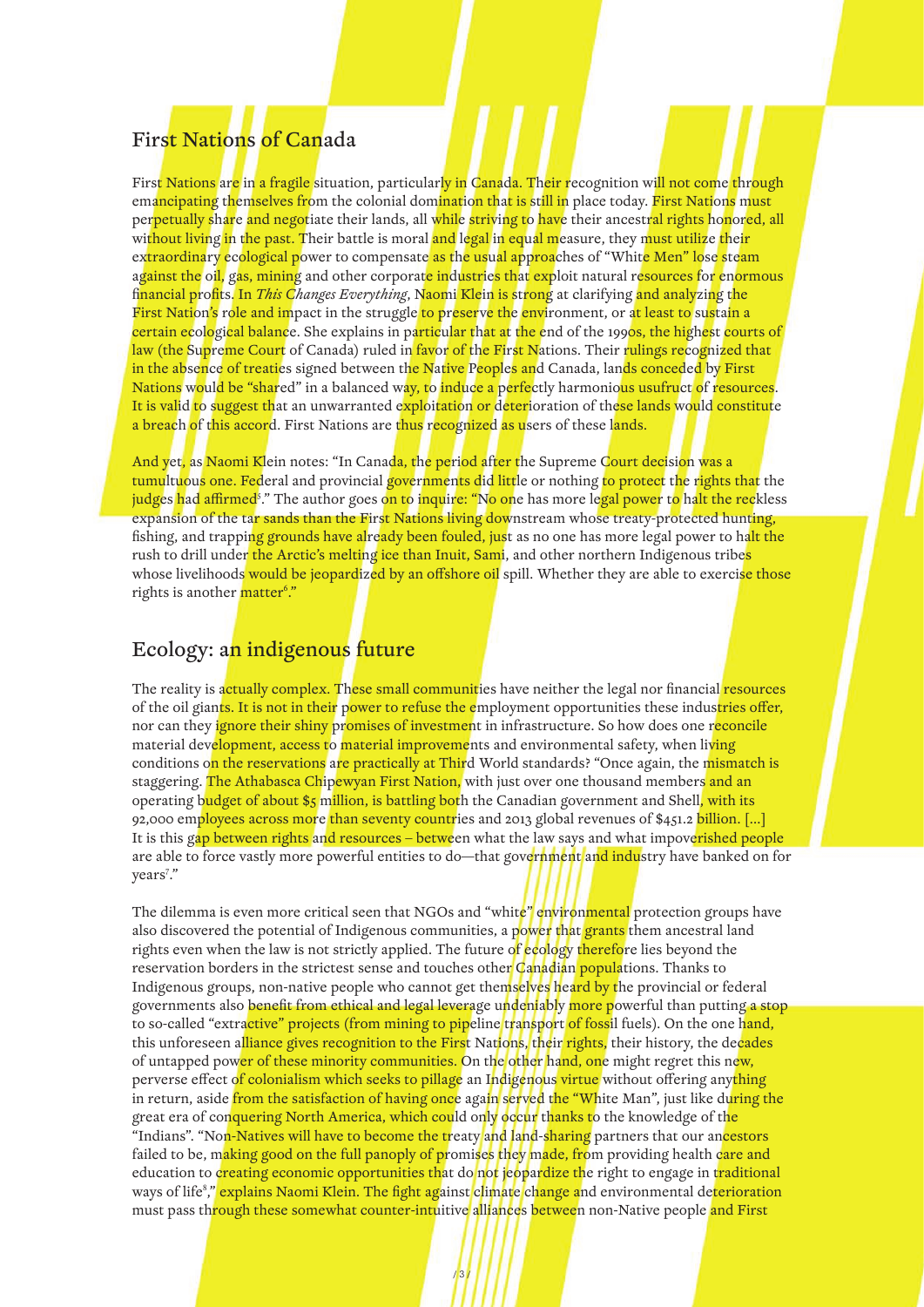Nations, an entirely new way of living together that remains to be invented, as long as these communities continue to have such a poor understanding of one another.

## From conventional hybridization strategies…

All this leads to a desire to find an Indigenous ecological artistic practice commensurate to these recent changes as reported by Naomi Klein. Such oppositional concepts of nature can only give rise to different practices. With the vitality of the Idle No More movement, the recent political signs of improved understanding of the specificities of various Indigenous peoples, and even the slight dip in the power of big oil due to the recent decline in price-per-barrel, one could say that the ecological wave has finally broken onto the Indigenous artistic scene. Ecology backed by rights-to-land issues means getting caught up in a political and economic imbroglio that few artists manage to express without being didactic in their practices. The most proliferate form would be the classical practice of documentary art. Ben Powless (Mohawk, citizen of the Six Nations of Ontario) for example, takes photographs that show the repercussions of oil drilling in the Alberta tar sands on the Cris, Déné and Métis communities. Similarly, the film *Fracture Land* (2015) by Damien Gillis and Fiona Rayher, depicts an investigation led by lawyer Caleb Behn, whom we follow in his battle against big oil in Alberta.

Today, the right to accessible drinking water and the conservation of waterways are one of the important legal leverage points for these communities in their fight against international corporations. Author and artist Tanya Harnett uses red dye to model what hydrocarbon-pollution-affected water resources in Indigenous communities could look like. For her series *Scarred/Sacred Water*, in 2011, she went to the heart of five reservations in Alberta province. There she encountered communities working hard <mark>to repair the industrial damage that has</mark> ravaged their waters. By using a thick, almost viscous dye (entirely different from the transformation of the Venetian Grand Canal waters, which were turned acid green in 1968 through a dissident action by Argentine artist Nicola Uriburu), Harnett renders visible the contamination that is hard to see with the naked eye, yet is there nonetheless. Her action bears witness to the subjugation of Albertans and aims to resonate with other First Nations who are often poorly informed about one another's activities due to the vast distances that separate them.

Visually, the series avoids being didactic and the artist herself sustains a tension: she puts all the stakes on pollution. This citizen "mission" is a response to the conventional political and activist resorts, and coincides with the painting practice of Lawrence Paul Yuxweluptun, an artist of Salish ascendance that has been making Ubu-esque, surrealist paintings inspired by the political and environmental issues affecting his Nation since the 1980s. The artist transforms graphics related to Salish culture into cartoons that mock situations, such as a deity observing as a couple of scientists in white lab coats pitifully attempt to plug the hole in the ozone layer (*Red Man Watching White Man Trying to Fix Hole in the Sky*, 1990). Lawrence Paul Yuxweluptun articulates his **Indigenous iconography** into a direct criticism of the destruction of Indigenous lands and resources within a larger, militant œuvre.

## …To a unique Indigenous solution

As a complement to these more or less frontal visual strategies, there are artworks that frame this complex ecological question within the economic conditions and political situations of Indigenous communities. The Montreal-based Algonquin artist Nadia Myre, for instance, has made sever<mark>al pieces</mark> addressing the relationship of these communities to the earth and to nature, also evoking their claims to land rights.

In *Journey of the Seventh Fire* (begun in 2008), she specifically tackles how big Canadian energy companies are illegally exploiting Indigenous lands. The logos of Alcan (jewel of the aluminum industry), Hydro-Québec (major Québécois energy company), Frontenac Ventures and Cameco (major uranium mines) are re-created in pearl, following ancestral Indigenous techniques that require laborious and meticulous skill, used here as a metaphor for the First Nation plight. "Pearls are Nadia Myre's preferred material [...] and refer directly to wampum belts, made of clam-shell pearl, which the First Nations used to seal economic pacts and political alliances, or more generally to emphasize the mutual re<mark>spect between partners, including</mark> with the newly arrived Europeans. Here M<mark>yre makes a</mark>

 $/ 4 / 3$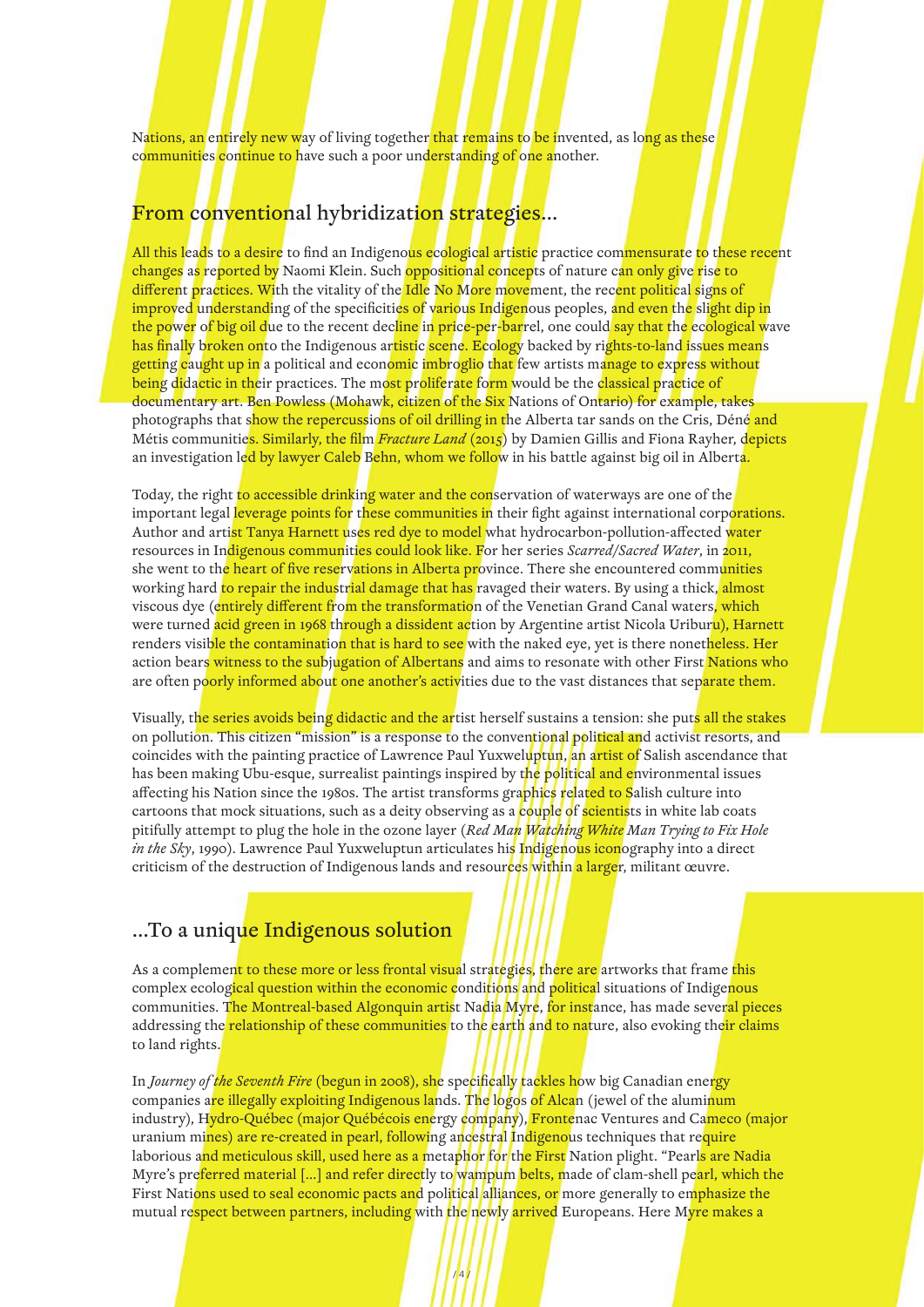reference, as the title indicates, to one wampum belt in particular: the belt of the Prophecy of the Seven Fires, fabricated at the end of the fourteenth century (so before the arrival of the Europeans) and preserved by the Kitigan Zibi (Maniwaki) community to which the artist belongs<sup>9</sup>," explains Montreal-based university researcher Jean-Philippe Uzel. It so happens that many of the companies whose logos Nadia Myre reproduces in simple bold colors, like Frontenac Ventures, make their profit off illegal extraction activities.

While drilling on Algonquin land in Ontario in 2007, the company found itself at the core of an action carried out by a union of several First Nation communities. The artist translates these events into a re-telling of the famous Prophecy of the Seven Fires. "This ancestral prophecy, first transcribed by Edward Benton-Banai in 1979 [*The Mishomis Book. The Voice of the Ojibway*], relates the story of seven prophets who appeared to the Anishinaabe Nation, foretelling the seven important stages of its destiny (each one corresponding to a fire), including the struggle to survive after the arrival of the Europeans. The prophecy, which spans several centuries, is still being fulfilled: we are currently in the seventh stage (the seventh fire) marked by a crucial choice that the "White Men" must make: —to either pursue their current path of development which will end in total misery for everyone on the planet, or establish a new kind of human harmony built on respect for other peoples, peace and fraternity<sup>10</sup>." One way of getting there would be to replace materialism with spirituality. Which is why Nadia Myre's piece makes neither acrimonious condemnations, nor incriminations, but subtly suggests we change our way of understanding and joining the aspirations set out by contemporary currents of thought, as elucidated by people like Naomi Klein and the new ecological guard.

In this context, Indigenous art might embody the promise of evolution for politics and environmental art, and have a ricocheting effect which could lead the latter to re-examine its essential and pioneering stance, grossly underestimated until now. Above all, it is an art that reflects a transition toward an ecology infused with the Indigenous wisdom and understanding of harmonious interdependence. What remains to be sorted, however, are the conditions under which these Indigenous practices are shared, for they are currently restricted to a relatively confidential ci<mark>rcle, almost entire</mark>ly Canadian. And yet, by enlarging them to an international scope, these practices could gain momentum, emancipating themselves from the political obligation of their message and the circumscribed identities and local territories in order to enter a more universal dimension where their pertinence and political force can be exercised independently of one another. "The Amerindian vision of the ecological world will become a global reference for alternative movements thanks to the personalities of Indigenous figures and their communities<sup>11</sup>," is what art sociologist Guy Sioui-Durand, member of the Hurons-Wendat Nation, also sees in the future. Much better than a prophecy; a promise.

Translation by Maya Dalinsky